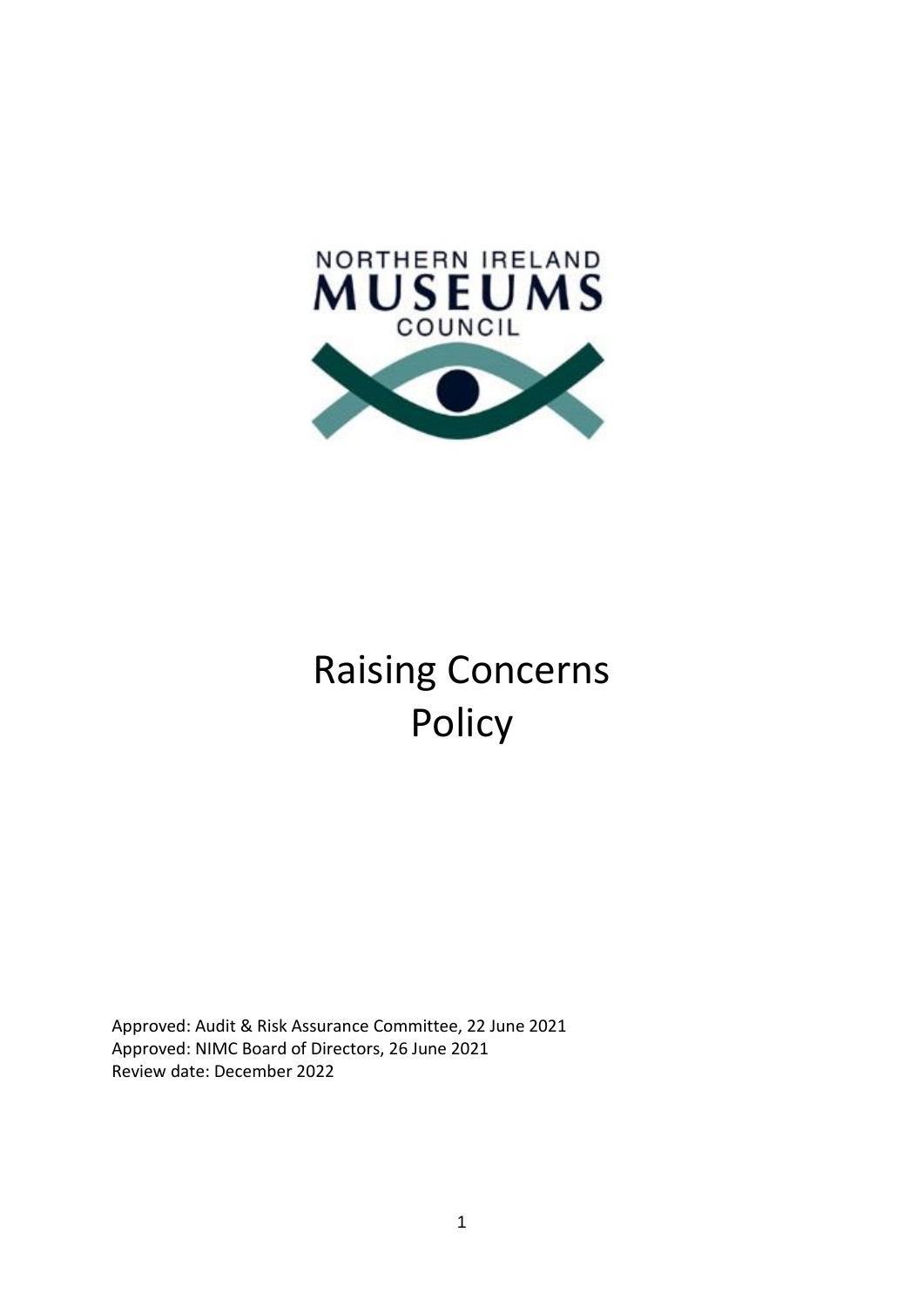| <b>Policy Title</b>               | Raising Concerns (Whistleblowing) Policy                   |  |
|-----------------------------------|------------------------------------------------------------|--|
| <b>Policy Sponsor &amp; Owner</b> | Director                                                   |  |
| <b>Committee</b>                  | Audit & Risk Assurance Committee                           |  |
| Date Approved                     | Audit & Risk Assurance Committee - 22 June 2021            |  |
|                                   | Board - 26 June 2021                                       |  |
| <b>Review date</b>                | December 2020                                              |  |
| <b>Related Policies</b>           | Fraud and Bribery Prevention Policy                        |  |
|                                   | Grievance Policy                                           |  |
| <b>Related Procedures</b>         | Fraud and Bribery Prevention Response Plan                 |  |
|                                   | Grievance Procedures                                       |  |
|                                   | Code of Conduct for Staff                                  |  |
|                                   | Board of Directors Code of Practice                        |  |
| <b>Related Guidance</b>           | Public Interest Disclosure (Northern Ireland) Order 1998   |  |
|                                   | Guide to the Public Interest Disclosure (Northern Ireland) |  |
|                                   | Order 1998 (amended Oct 2017)                              |  |
|                                   | Raising Concerns: A Good Practice Guide for the Northern   |  |
|                                   | Ireland public sector (NIAO, June 2020)                    |  |
|                                   |                                                            |  |

| <b>Revision Control</b> |                |  |
|-------------------------|----------------|--|
| <b>Revision date</b>    | <b>Details</b> |  |
|                         |                |  |
|                         |                |  |
|                         |                |  |
|                         |                |  |
|                         |                |  |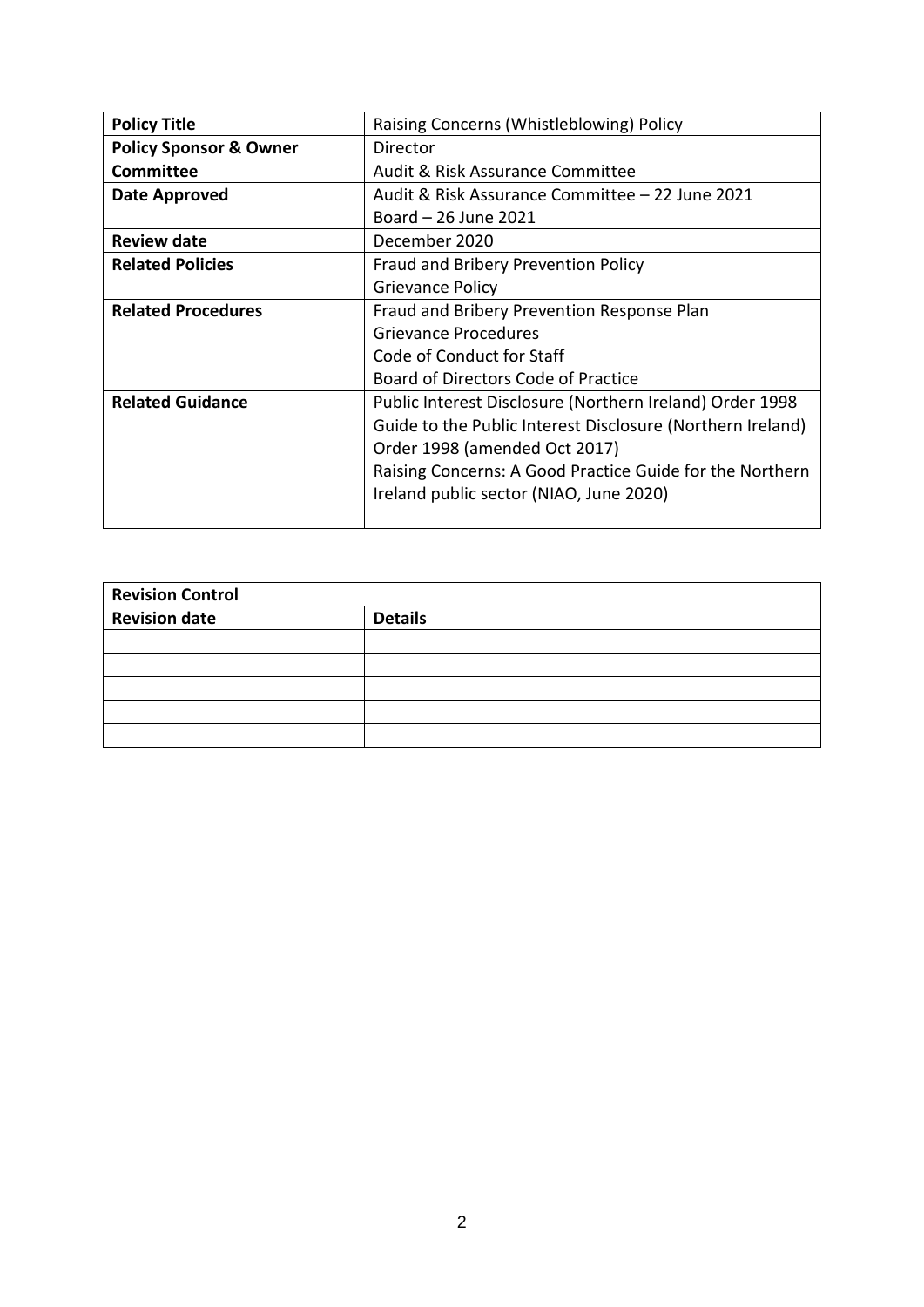## **1. Introduction**

- **1.1** This document sets out the Northern Ireland Museums Council's (NIMC) policy for raising concerns about the work of the organisation. Raising concerns is sometimes referred to as 'whistleblowing' and in law it is called a 'pubic interest disclosure'.
- **1.2** Everyone, at one time or another may have concerns about what is happening at work. When those concerns are about unlawful conduct, a possible fraud, a danger to the public, health and safety risk, potential environmental problems, corruption, cover-ups or other serious malpractice, it can be difficult to know what to do.
- **1.3** Individuals may be worried about raising such a concern and may think it is best to keep it to themselves, perhaps feeling that it is none of their business, or that it is only a suspicion, or that it is disloyal to colleagues, managers and NIMC to raise the matter. They may decide to say something but find that they have spoken to the wrong person or raised the issue in the wrong way and are not sure what to do next.
- **1.4** You should be able to make disclosures about wrongdoing so that problems can be identified and resolved quickly. A member of staff need only have a reasonable belief that the issue has occurred, either in the past or the present or is likely to happen in the future. There does not have to be proof that this is the case.
- **1.5** The term 'whistleblower' is usually associated with the Public Interest Disclosure (Northern Ireland) Order 1998, which provides protection for employees who make certain disclosures of information in the public interest.
- **1.6** In line with good practice, and in the context of this policy, the term 'member of staff' or 'employee should be taken to include casual employees, agency workers, trainees, volunteers, contractors, consultants, suppliers, Board Members and members of the public. See www.protect-advice.org.uk.
- **1.7** The NI Museums Council is committed to develop and maintain an open and ethical culture.
- **1.8** This policy has been developed using the guidance *Raising Concerns: A good practice guide for the Northern Ireland public sector* (June 2020*).*

## **2. Purpose**

- **2.1** The purpose of this policy is to:
	- Encourage staff and other individuals who have a concern about actual, potential or suspected malpractice or wrongdoing to raise that concern openly and at an early stage so that it can be dealt with in an appropriate and timely manner;
	- Reassure staff and others that it is safe and acceptable to speak up if they have a concern about some actual or potential malpractice or wrongdoing and that any information regarding potential wrongdoing is valued;
	- Confirm NIMC's commitment to taking the necessary action, properly and promptly, to address any genuine concern.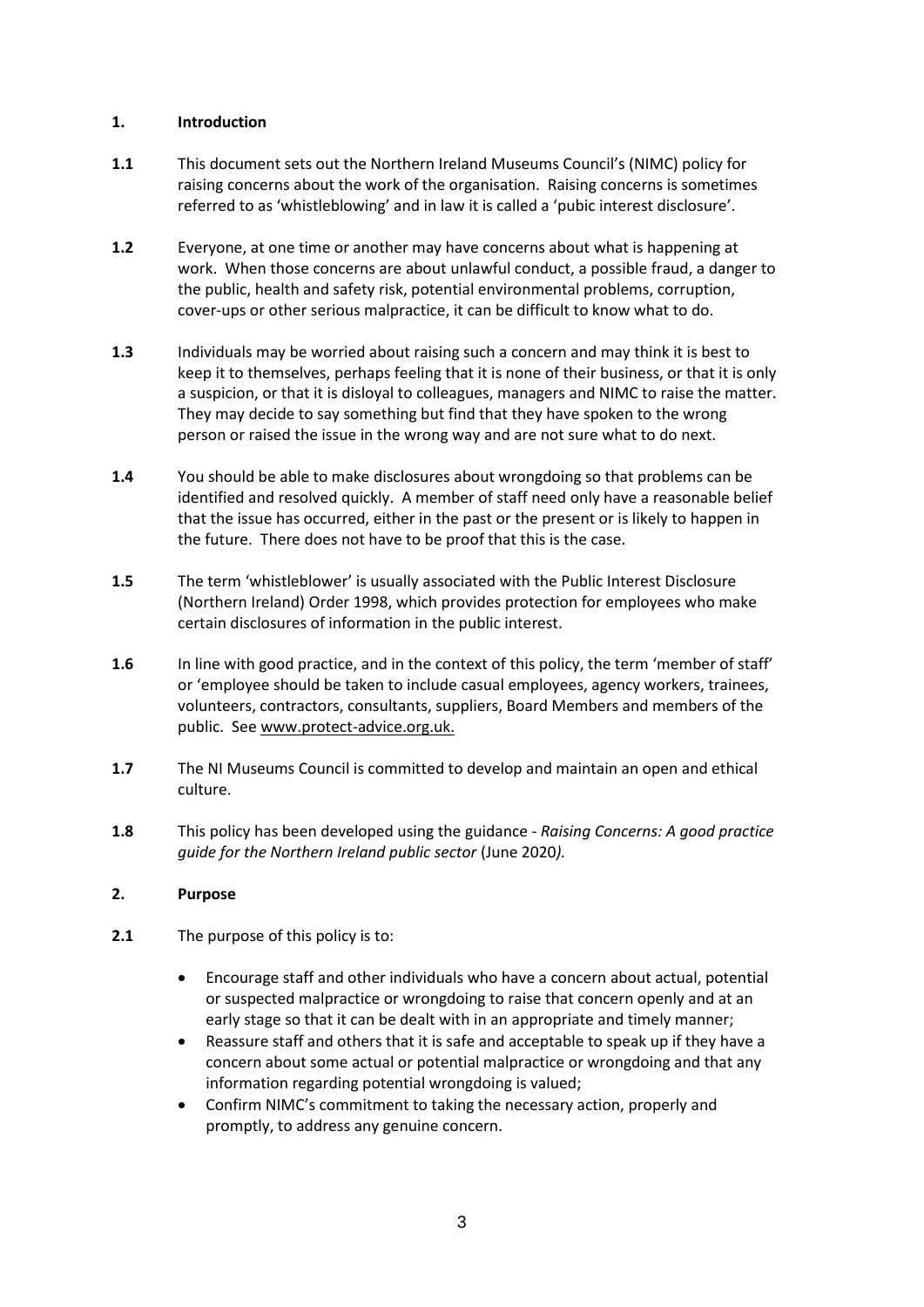## **3. Raising a concern or whistleblowing?**

- **3.1** Raising a concern in the public interest is the action of telling someone in authority, either internally and/ or externally (e.g. regulators or media), about wrongdoing, risk or malpractice.
- **3.2** There can be confusion around the terms 'raising a concern' and 'whistleblowing'. Some wrongly believe that they are separate steps involving an 'escalation', i.e. someone 'raises a concern' then, if they feel they have not been heard, they 'blow the whistle' within their organisation or to an outside body. This is a misunderstanding. **Whistleblowing and raising a concern are the same thing.**

## **4. What is the difference been a concern, grievance or a complaint?**

**4.1** It is important to understand the difference between raising a concern, a grievance, and a complaint.

## **Concern**

Whistleblowing may be called speaking up or raising a concern. It is all about ensuring that if someone sees something wrong in the workplace, they are able to raise this within the organisation, or to a regulator, or more widely. Whistleblowing ultimately protects customers, staff, beneficiaries and the organisation itself by identifying harm before it's too late.

## **Grievance**

Grievances are concerns, problems or complaints raised by a staff member with management. Anybody may at some time have problems with their working conditions or relationships with colleagues that they may wish to raise.

## **Complaint**

A complaint is when a customer brings a problem to the attention of the organisation and expects some redress, probably over and above simply supplying the original product or service that was the cause of the complaint.

## **5. Why should I raise a Concern?**

## **5.1** Raising concerns is essential to:

- safeguard the integrity of an organisation;
- safeguard employees:
- safeguard the wider public; and
- prevent damage.
- **5.2** The benefits to your organisation of encouraging the raising of concerns include:
	- identifying wrongdoing as early as possible;
	- exposing weak or flawed processes and procedures which make the organisation vulnerable to loss, criticism or legal action;
	- ensuring critical information gets to the right people who can deal with the concerns;
	- avoiding financial loss and inefficiency; maintaining a positive corporate reputation;
	- reducing risks to the environment or the health or safety of employees or the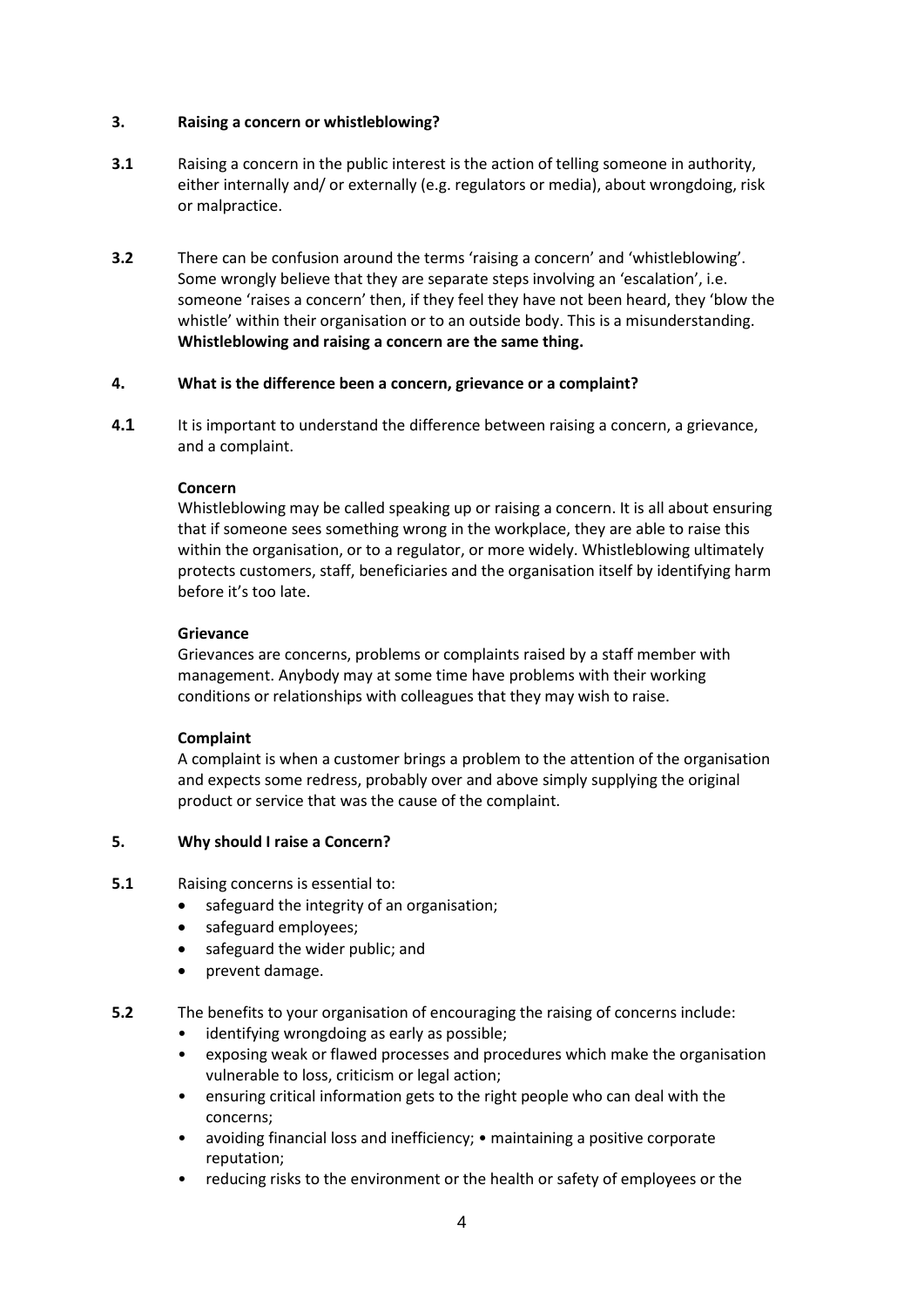wider community;

- improving accountability; and
- deterring workers from engaging in improper conduct.
- **5.3** The potential **risks** in discouraging the raising of concerns include:
	- missing an opportunity to deal with a problem before it escalates;
	- compromising your organisation's ability to deal with the allegation appropriately;
	- serious legal implications if a concern is not managed appropriately;
	- significant financial or other loss;
	- the reputation and standing of your organisation suffering;
	- a decline in public confidence in your organisation and the wider public sector; and
	- referral by a worker to an external regulator or prescribed person (see page 20), potentially bringing adverse publicity to your organisation.
- **5.4** The majority of people raising concerns will have no ulterior motives; they simply want to highlight an issue that needs to be addressed for the good of their organisation and the wider public interest. But even if a person does have an ulterior motive, such as deflecting from weaknesses in their own performance, there may still be validity in the issues they raise. Any staff performance or grievance issues should be dealt with separately under relevant HR procedures, but the concerns raised should not be ignored.

## **6. How should I raise a concern?**

- **6.1** NIMC is committed to a transparent, supportive and ethical culture, where members of staff feel confident to raise genuine concerns openly in the knowledge that such concerns will be taken seriously and investigated appropriately.
- **6.2 Follow the NI Museums Council's policy**. This is accepted good practice, although not required by legislation. The policy should set out how you can raise concerns either internally or externally.

## **6.3** You should be aware that:

- you do not need firm evidence before raising a concern, only a reasonable suspicion that something may be wrong;
- you are a witness to potential wrongdoing and are merely relaying that information to your employer; and
- it is the responsibility of your employer to use the information you provide to investigate the issue raised.

# **6.4 Raising a concern internally**

## **Step 1**

Where a member of staff has genuine concern that a fellow member of staff may be involved in a wrongdoing, he or she should notify the appropriate line manager and the NIMC Director.

(see Appendix 1)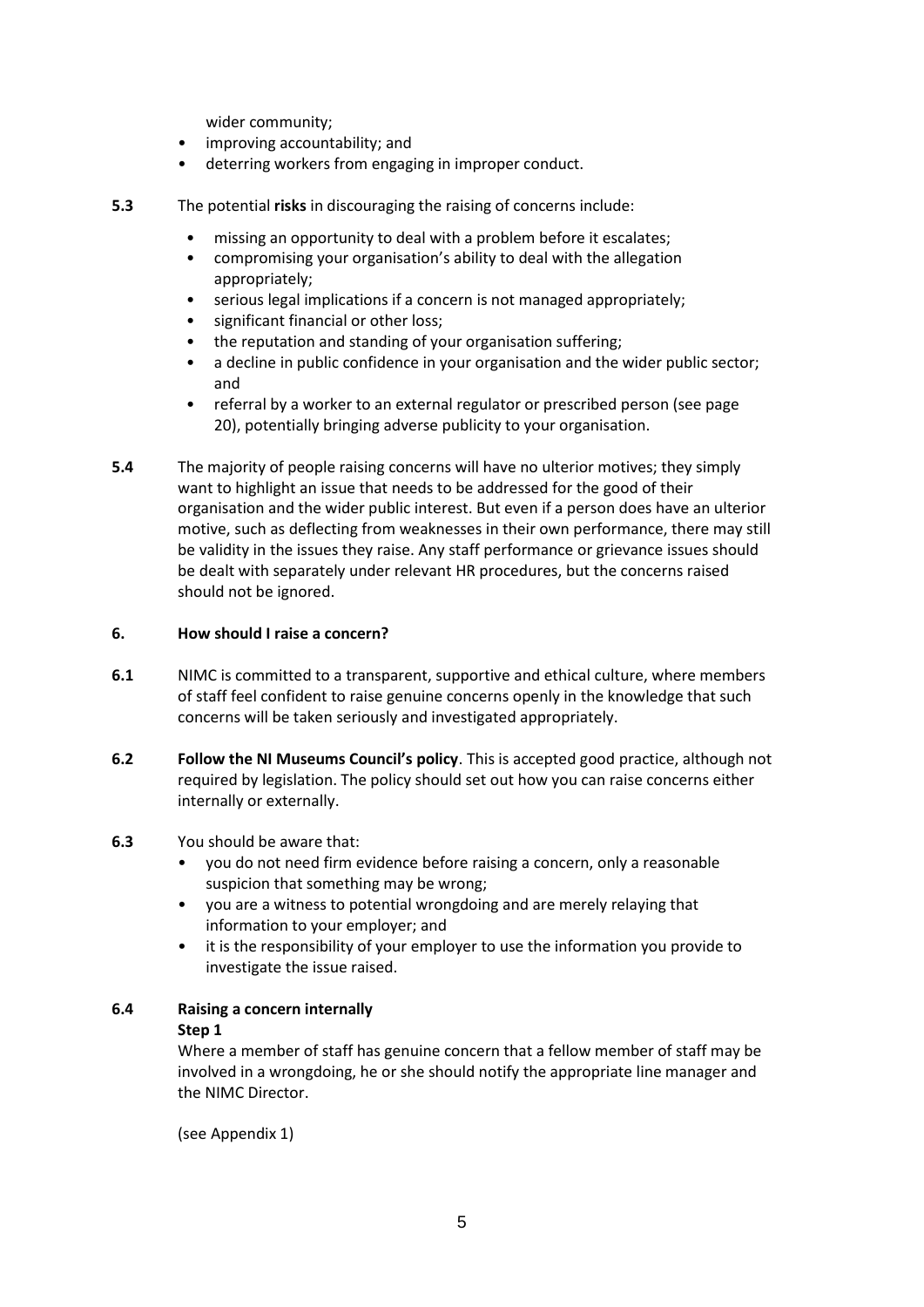## **Step 2**

If you feel unable to raise the matter with your manager, for whatever reason, raise the matter with the NIMC Director. If you want to raise the matter in confidence, you should say so at the outset so that appropriate arrangements can be made.

If you feel unable to raise the matter with the NIMC Director, for whatever reason, raise the matter with the Chair or the NIMC Board. If you want to raise the matter in confidence, you should say so at the outset so that appropriate arrangements can be made.

(see Appendix 1)

#### **Step 3**

If after Step 1 or Step 2 you feel your concern has not been addressed satisfactorily, or if you feel that the matter is so serious that you cannot discuss it with any of the above, you should contact the Head of the Museums Branch, Department for Communities

(see Appendix 1)

## **6.5 Raising a concern externally**

If you feel unable to raise a concern internally, or have done so but feel the matter has not been adequately addressed, please see Appendix 1 on appropriate external points of contact.

#### **6.6 Am I protected if I raise a concern?**

The key protection you should expect and have is the good practice of your employer (see Section 9 and Appendix 2).

Public Interest Disclosure legislation allows an employee to take their employer to an employment tribunal if they suffer detriment in any way as a result of raising a concern (referred to in the legislation as making a disclosure in the public interest – see Appendix 2.

## **7. What types of concern can I raise?**

- **7.1** You can raise concerns about any issue relating to suspected malpractice, risk, abuse or wrongdoing that is in the public interest. You will not need to have evidence or proof of wrongdoing. As long as you have an honest belief, it does not matter if you are mistaken. It is best to raise the concern as early as possible, even if it is only a suspicion, to allow the matter to be looked into promptly.
- **7.2** The types of issues about which you can raise concerns include:
	- any unlawful act (e.g. theft or fraud);
	- health and safety risks to employees, service users or the public;
	- the abuse of children or vulnerable adults in care;
	- damage to the environment (e.g. pollution);
	- failing to safeguard personal and/or sensitive information (data protection);
	- abuse of position; or
	- any deliberate concealment of information tending to show any of the above.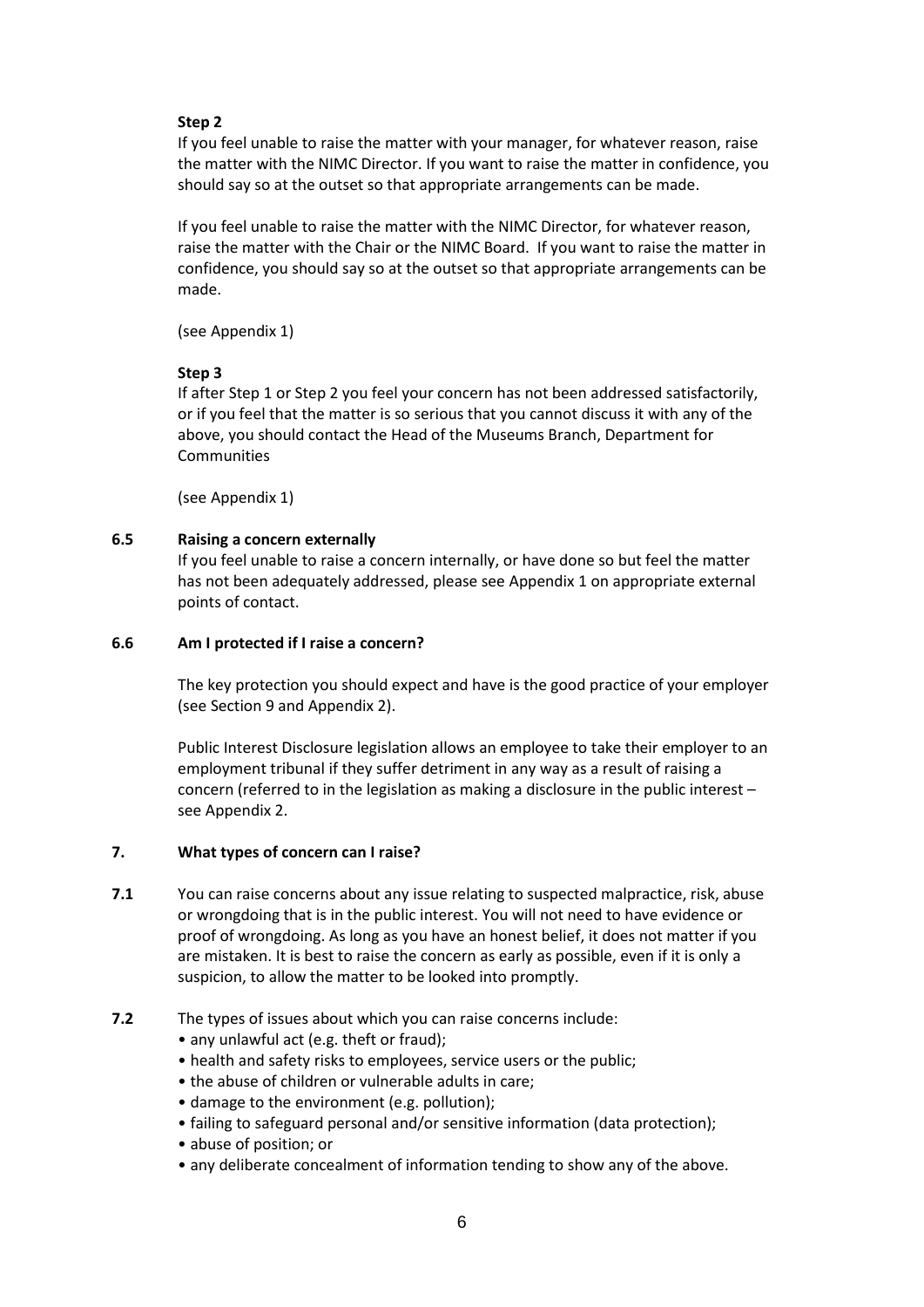## **8. Must I raise a concern openly?**

- **8.1** You can raise a concern:
	- **openly** you have no concerns about revealing your identity;

• **confidentially** – you provide your personal details to your point of contact but do not wish them to be shared widely beyond that; or

• **anonymously** – you do not reveal your identity when raising your concern. Good practice by your employer should remove any barriers to raising concerns. **Good practice is key to ensuring that concerns are properly dealt with and that detriment doesn't occur**.

## **9. What should I expect from my employer if I raise a concern?**

**9.1** You can raise a concern informally with your line manager (see section 6) and may feel more comfortable doing so. However, some concerns, by their nature and scale, will require a more formal process of review and investigation than others.

When you raise a concern, you should expect that your employer will:

- formally acknowledge receipt of your concern;
- offer you the opportunity of a meeting to fully discuss the issue, so long as you have not submitted your concern in writing anonymously;
- if an investigation is appropriate, formally notify you who will be investigating your concern;
- respect your confidentiality where this has been requested. Confidentiality should not be breached unless required by law;
- take steps to ensure that you have appropriate support and advice;
- agree a timetable for feedback. If this cannot be adhered to, your employer should let you know;
- provide you with appropriate feedback; and take appropriate and timely action against anyone who victimises you as a result of raising a concern.
- **9.2** Good practice is key to ensuring that concerns are properly dealt with and that detriment doesn't occur.

The NI Museums Council has the following essential elements of good practice in place:

- an open and honest culture;
- a clear policy and procedures;
- concerns taken seriously and given due consideration;
- assurance on confidentiality; and
- a zero tolerance of any reprisals or detriment.

## **9.3 Reasonable expectations**

When you raise a concern, you may not always get the outcome you want or expect. However, you should always expect that you will be taken seriously and that the matter will be handled fairly and properly, in accordance with documented procedures.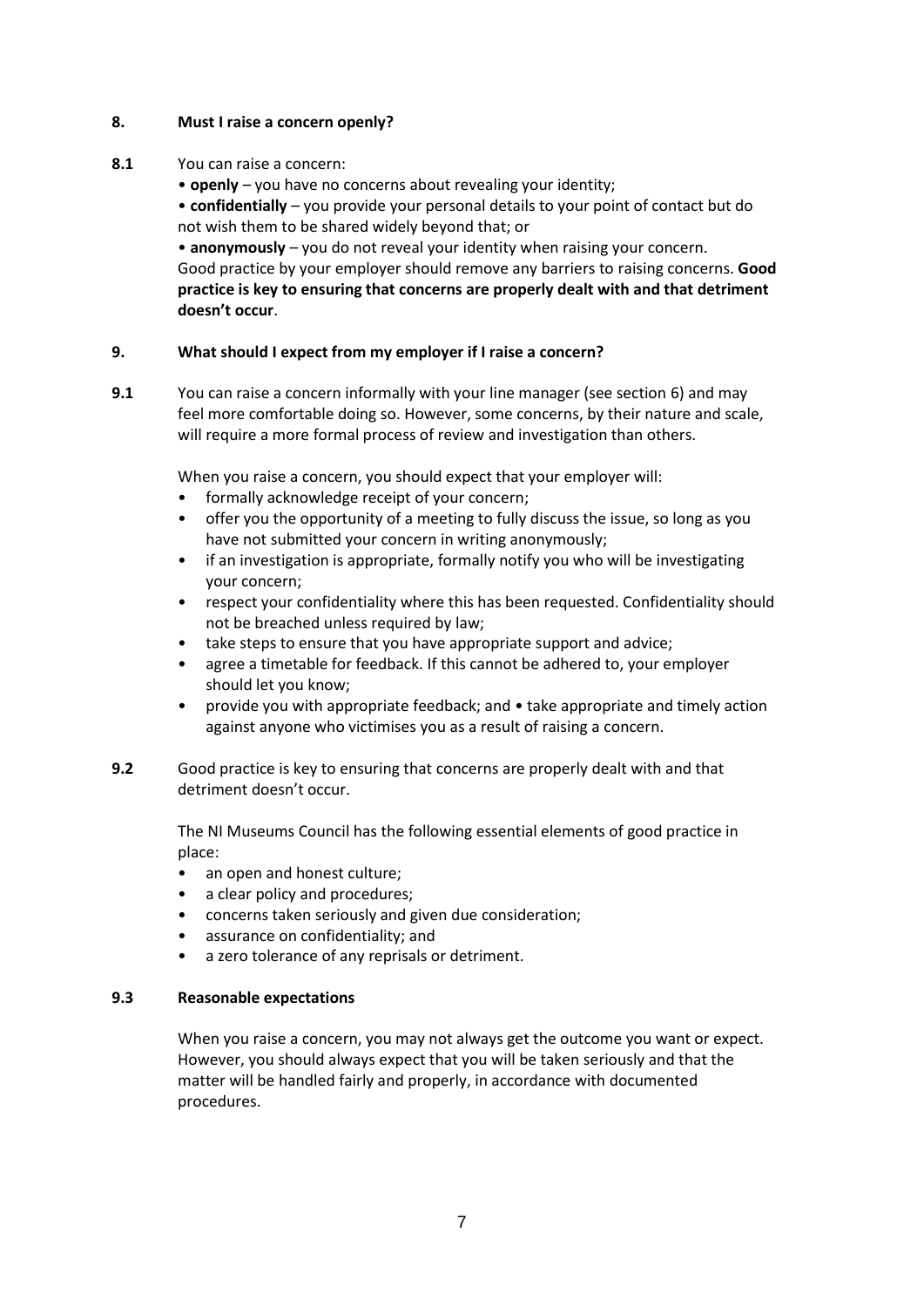## **10. How should we treat concerns from members of the NI Museums Council or the public?**

**10.1** The raising concerns policy and procedures can deal with issues raised from staff, members or members of the public. **The process for considering the concerns raised, and dealing with them appropriately, should be largely the same.**

## **11. What a member of the public should expect when they raise a concern?**

- **11.1** A member of the public who raises a concern with a public sector organisation should expect the following:
	- a formal acknowledgement of receipt of their concern;
	- an opportunity to meet with the organisation to fully discuss the issue and provide evidence, if desired;
	- an indication of how the matter might be progressed;
	- respect for their confidentiality where requested;
	- an indication of when they might expect feedback, if they wish to receive feedback; and
	- provision of appropriate feedback.

## **12. How do we know concerns are being raised for genuine reasons?**

The majority of people raising concerns will have no ulterior motives; they simply want to highlight an issue that needs to be addressed for the good of their organisation and the wider public interest. But even if a person does have an ulterior motive, such as deflecting from weaknesses in their own performance, there may still be validity in the issues they raise. Any staff performance or grievance issues should be dealt with separately under relevant HR procedures, but the concerns raised should not be ignored.

## **13. False allegations**

Deliberately raising a false allegation is always unacceptable and sets back the cause of an open and honest culture by introducing mistrust. The NI Museums Council will take disciplinary action against any member of staff making a false allegation.

## **14. How do we know if our arrangements are effective?**

The NI Museums Council's **Audit and Risk Assurance Committee** has a key role in ensuring effective arrangements for raising concerns are in place. The Committee is part of the control environment of the NI Museums Council and will provide a challenge function when it receives management information about concerns raised.

## **15. How will the NI Museums Council deal with concerns?**

The NI Museums Councill will take all concerns raised seriously. Some concerns, by their nature and scale, will require a more formal process of review and investigation than others, and consequently there is a range of possible actions. The action the NI Museums Council will take will depend on the nature of each case, for example: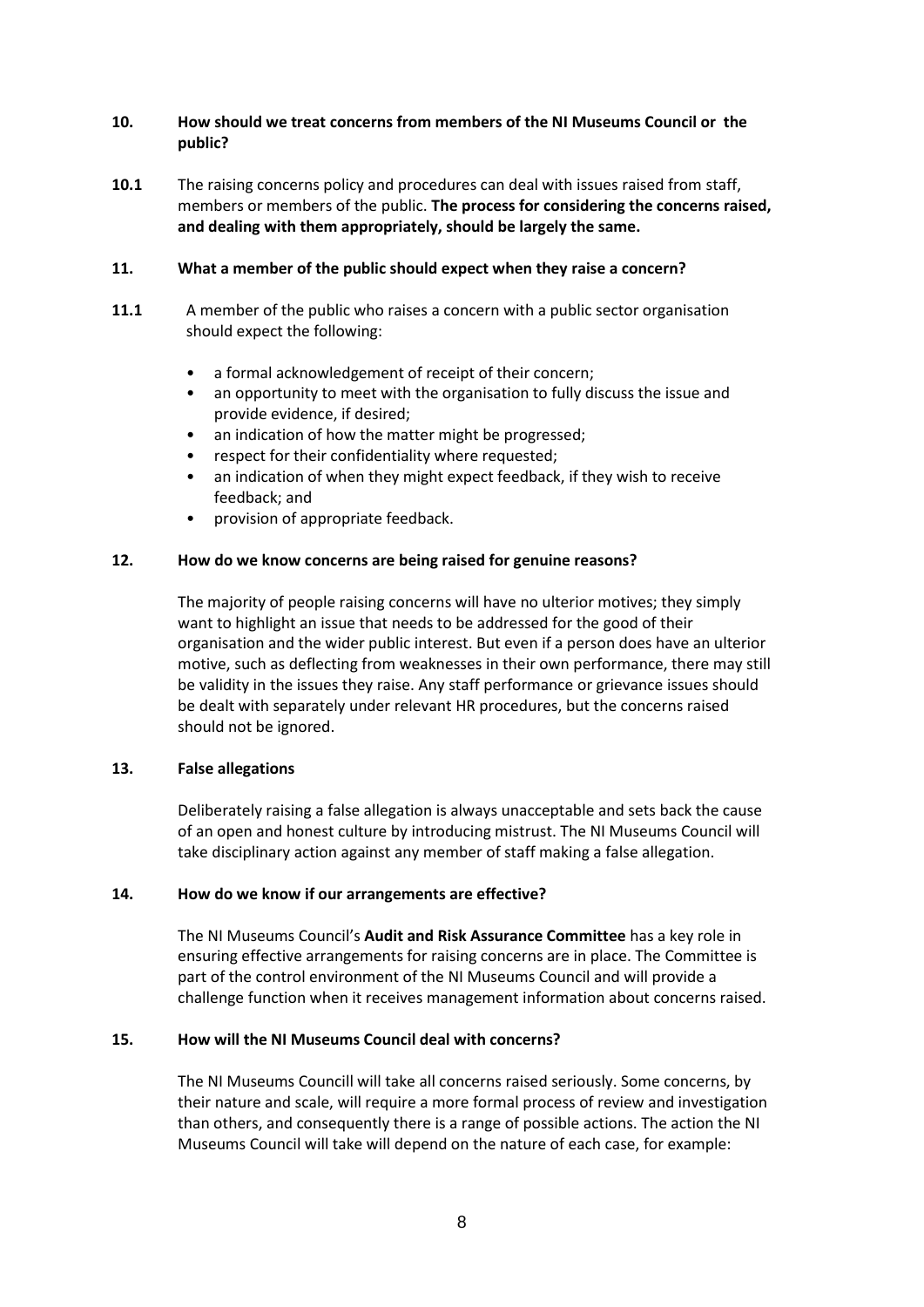- Explaining the context of an issue to the person raising a concern may be enough to alleviate their worries.
- Minor concerns might be dealt with straight away by line management.
- A review by internal audit as part of planned audit work might be sufficient to address the issue e.g. through a change to the control environment.
- There may be a role for external audit in addressing the concerns raised and either providing assurance or recommending changes to working practices.
- There may be a clear need for a formal investigation.

## **16. As a line manager, what are my responsibilities?**

- **16.1** Managers who receive concerns from workers should:
	- have a positive and supportive attitude towards workers raising a concern;
	- record as much detail as possible about the concern being raised and agree this record with the worker;
	- be aware of the process following the raising of a concern and explain this to the worker;
	- make sure the worker knows what to expect, for example in relation to feedback on their concern;
	- assure the worker that their confidentiality will be protected as far as possible, if they request this (see page 40);
	- make no promises and manage the expectations of the worker;
	- make clear that your organisation will not tolerate harassment of anyone raising a genuine concern and ask the worker to let you know if this happens;
	- refer the worker to available sources of support, for example *Protect* (see Appendix 1) or their union; and
	- pass the information as quickly as possible to those within your organisation responsible for dealing with concerns (usually someone within senior management), so that the appropriate procedures for consideration and investigation of the concern can be initiated.

## **17. How should we conduct a formal investigation?**

- **17.1** It is important that investigations are undertaken by people with the necessary expertise and experience. If the NI Museums Council believes it cannot undertake the investigation, then external support will be secured.
- **17.2** Key considerations for any investigative process will include:
	- employing investigators with the necessary skills;
	- ensuring no conflict of interest between the investigator and the issue being investigated;
	- having clear terms of reference;
	- setting a clear scope for the investigation and drawing up a detailed investigation plan;
	- clarifying what evidence needs to be gathered and how it will be gathered (document search, interviews etc.);
	- deciding how best to engage with the person raising concerns and manage their expectations; and
	- ensuring that all investigative work is clearly documented.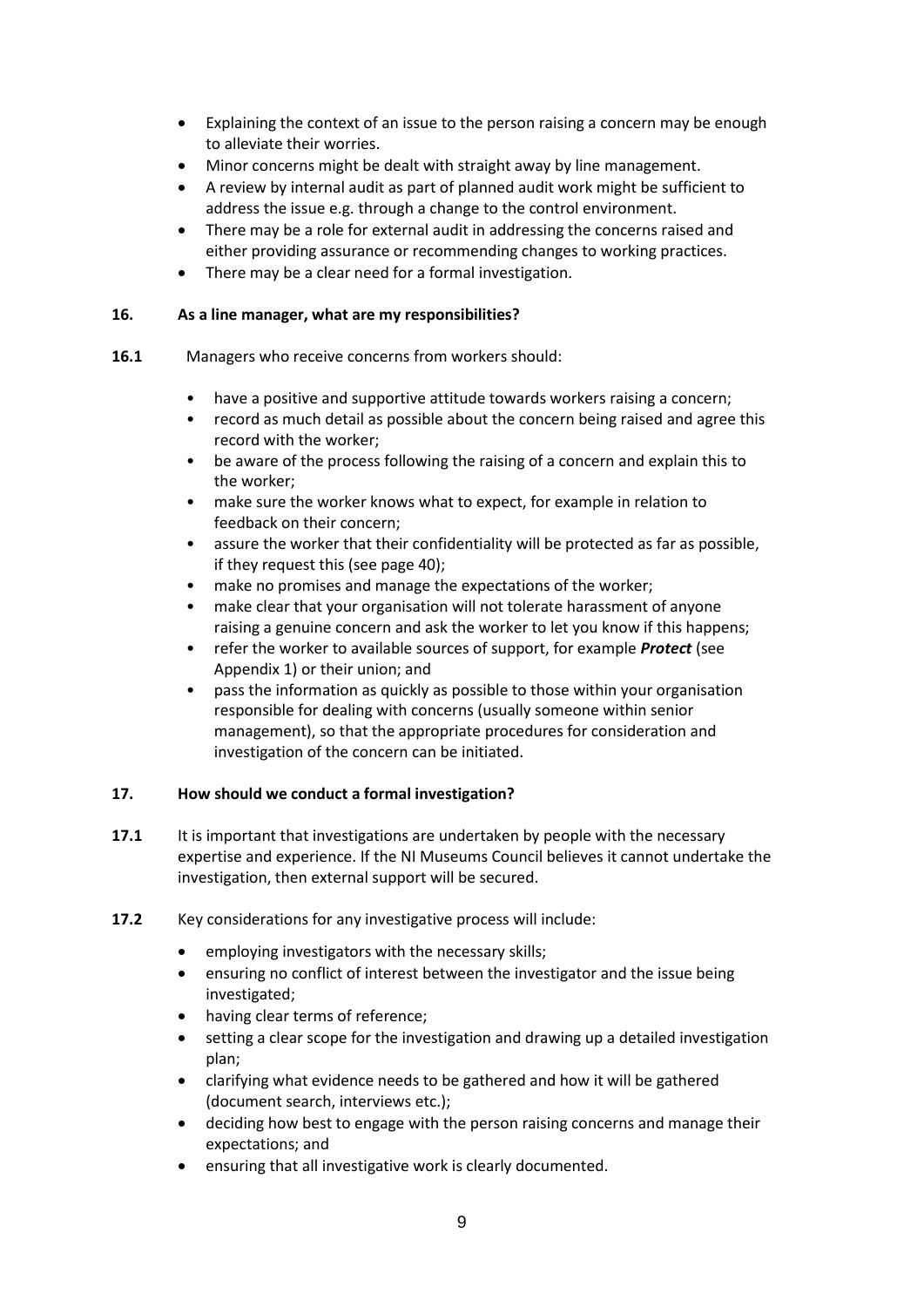## **18. What does a good investigation look like?**

- **18.1** The investigation should be done as quickly as possible to an **agreed timetable**. This should be set at the start and any changes should be notified to the person raising the concern.
	- There must be a **degree of independence**, proportionate to the gravity and complexity of the issue being investigated. The investigator may be someone from a different part of the organisation who is independent of the issue being investigated. However, there may be circumstances where external independence would be desirable.
	- The investigation must be conducted by **appropriately qualified and trained**  investigators, who are given the requisite time to conduct and write up their investigation.
	- The investigation must seek to **establish the facts** by obtaining accounts from all involved and examining relevant records.
	- The investigation should result in **feedback** to the person who raised the concern.
	- The investigation must be **separate from any disciplinary process** involving anyone associated with the concern, where possible.
	- The outcome of the investigation should be considered at a level of seniority appropriate to the gravity of the issues raised, along with a **programme of proposed action** where relevant.
	- **Learning** from the investigation should be **shared** across the organisation and beyond, where appropriate.
	- Someone should **keep in touch** with the person who raised the concern at all times, to keep them abreast of progress and monitor their wellbeing.

## **19. Keeping contact and providing feedback**

- **19.1** As part of the investigation plan, a **reasonable level and frequency of contact** should be agreed with the person who raised the concern. This will give them assurance that appropriate action is being taken in relation to the issue they raised. However, a person may want minimal contact once they have raised a concern and this should be respected.
- **19.2** In all cases, **appropriate feedback** should be provided to the person who raised the concern. This does not have to be comprehensive but should be sufficient to demonstrate that the concern has been properly considered and appropriately addressed.

## **20. Authority**

## **20.1 Policy Sponsor and Owner**

The Director, as Accounting Officer for the NIMC, is responsible for the policy development, its effective operation and associated procedures, and its annual review.

## **20.2 Policy Contact**

Any member of staff who requires further information about the Raising Concerns policy should contact the Director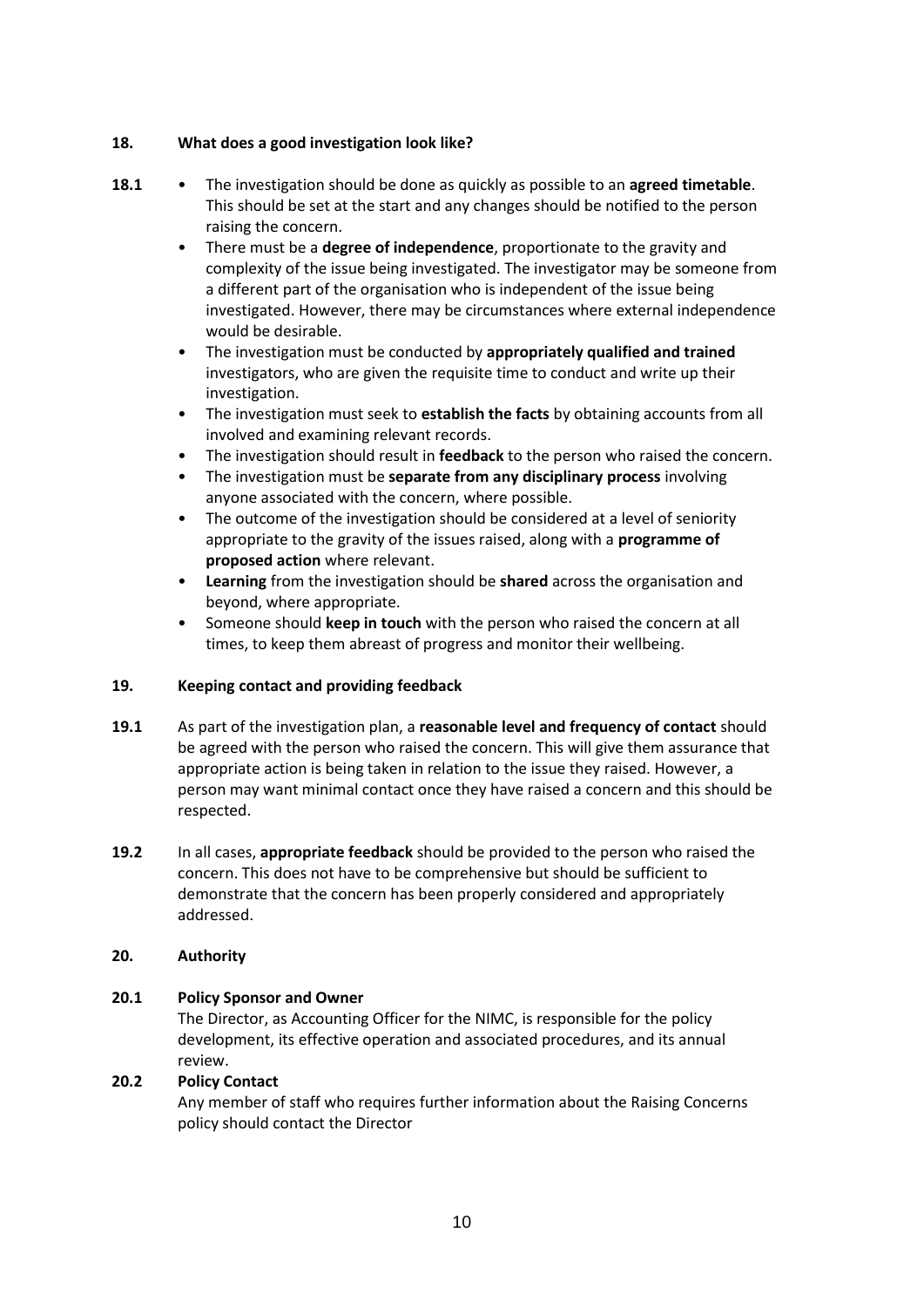## **Appendix 1 – List of Contacts**

| <b>Internally</b>                                    |                                                        |
|------------------------------------------------------|--------------------------------------------------------|
| <b>Director &amp; Chief Executive</b>                | E: siobhan.stevenson@nimc.co.uk                        |
|                                                      | T: 028 9055 0215                                       |
| Siobhan Stevenson                                    |                                                        |
| <b>Chair of NIMC Board/</b>                          | All correspondence should be marked                    |
| <b>Chair of Audit Committee</b>                      | 'Strictly Private - Addressee Only' and<br>be sent to: |
|                                                      | Northern Ireland Museums Council                       |
|                                                      | 153 Bangor Road                                        |
|                                                      | Holywood                                               |
|                                                      | BT18 OEU                                               |
|                                                      | Northern Ireland                                       |
|                                                      |                                                        |
| <b>Externally</b>                                    |                                                        |
| The Department for Communities, as the sponsor       | All correspondence should be marked                    |
| Department, has nominated the Head of Museums        | 'Strictly Private - Addressee Only' and                |
| Branch as the official responsible for investigating | be sent to:                                            |
| staff concerns which lie within the scope of the     |                                                        |
| Raising Concerns (Whistleblowing) Policy.            | <b>Head of Museums Branch</b>                          |
|                                                      | Department for Communities<br>Causeway Exchange        |
|                                                      | 1-7 Bedford Street                                     |
|                                                      | <b>Belfast</b>                                         |
|                                                      | <b>BT1 7FB</b>                                         |
|                                                      |                                                        |
| <b>NI Audit Office</b>                               | raisingconcerns@niauditoffice.gov.uk                   |
| 106 University Street                                | 028 9025 1000                                          |
| Belfast BT7 1EU                                      |                                                        |
|                                                      | www.protect-advice.org.uk                              |
| <b>Protect</b><br>Speak up, stop harm                | Tel: 020 3117 2520                                     |